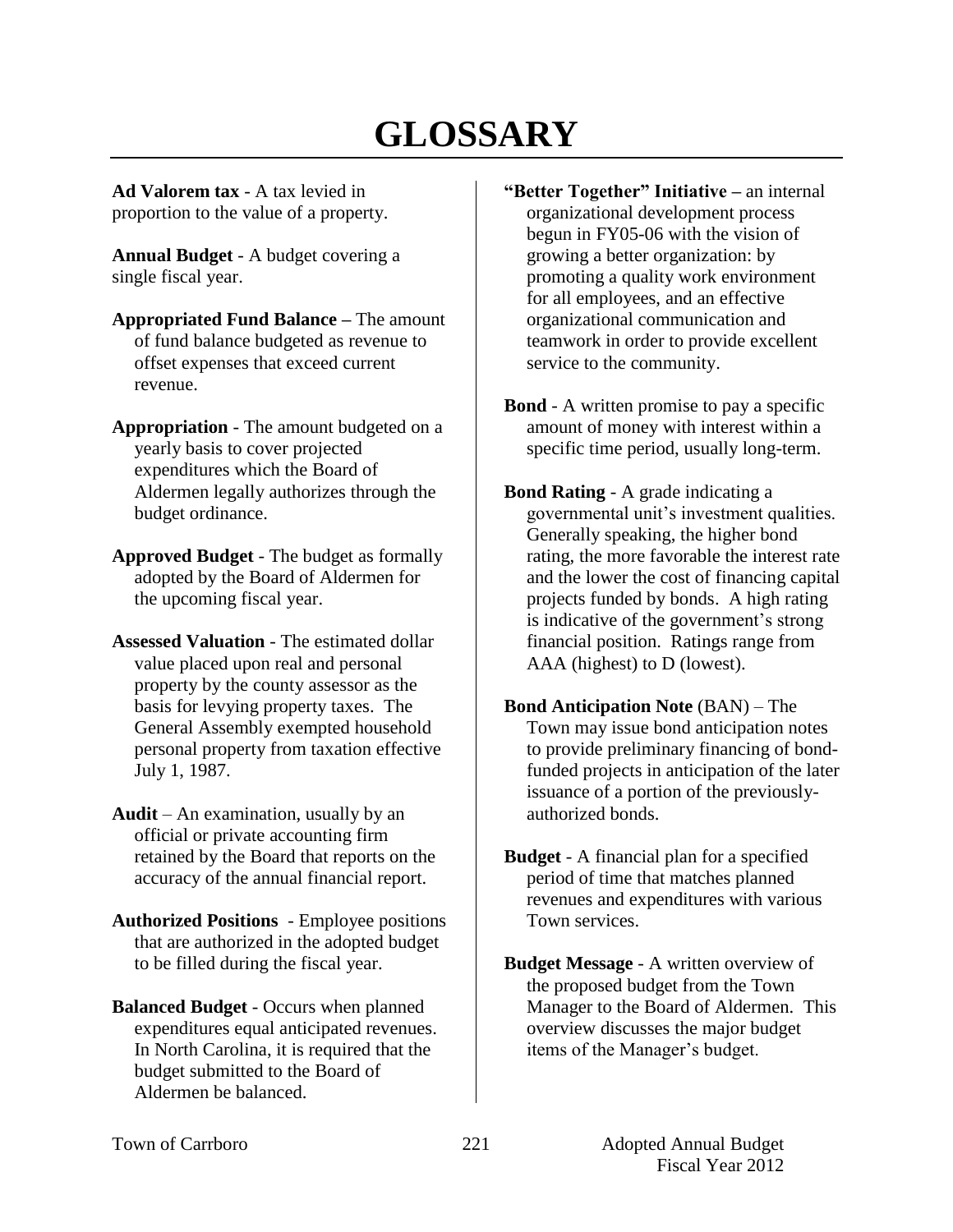**Comprehensive Annual Financial Report (CAFR)** - The official annual report of a government.

- **Capital Improvements Plan (CIP)** A long term plan of proposed capital improvement projects including estimated project costs and funding sources the Town expects to undertake within a five year period. The plan is updated annually to reassess capital needs.
- **Capital Outlay** An expenditure that results in the acquisition of or addition to a fixed asset.
- **Capital Project Fund** A fund used to account for the acquisition or construction of major capital facilities and equipment.
- **Consumer Price Index (CPI)** A statistical description of price levels provided by the U.S. Department of Labor. The index is used as a measure of the increase in the cost of living (economic inflation).
- **Contingency**  Appropriation intended for unanticipated expenditures. The Board of Aldermen controls transfer of these funds into an expendable account.
- **Debt Service** Principal, interest and administrative costs associated with the repayment of long-term debt.
- **Department**  A major administrative division of the Town that has overall management responsibility for an operation within a functional area.
- **Encumbrances**  An approved financial commitment for services, contracts, or goods which have not been delivered or performed.
- **Enterprise Fund** A grouping of activities whose expenditures are wholly or partially offset by revenues collected from consumers in the form of fees and charges.
- **Expenditures** The total cost of a program or capital project.
- **Fiscal Year (FY)**  A 12 month period (July 1 through June 30) in which the annual operating budget applies and at the end of which an assessment is made of the Town's financial condition and performance of operations.
- **Fixed Asset** A capital item that has an acquisition cost of \$5,000 or more, is tangible, and has an expected minimum life of 1 year.
- **Fund** An accounting entity created to record the financial activity for a selected financial group.
- **Fund Balance** Funds accumulated through the under expenditure of appropriation and/or receiving revenues greater than anticipated and included in the budget.
- **General Fund** A fund which provides for the accounting for most of the basic government services, such as police, fire, sanitation, inspections, law enforcement, recreation, and other general services.
- **General Obligation Bonds** Bonds issued by a government which are backed by the full faith and credit of its taxing authority.

## **Geographic Information System (GIS) -** An organized collection of computer hardware, software, geographic data, and personnel designed to efficiently capture,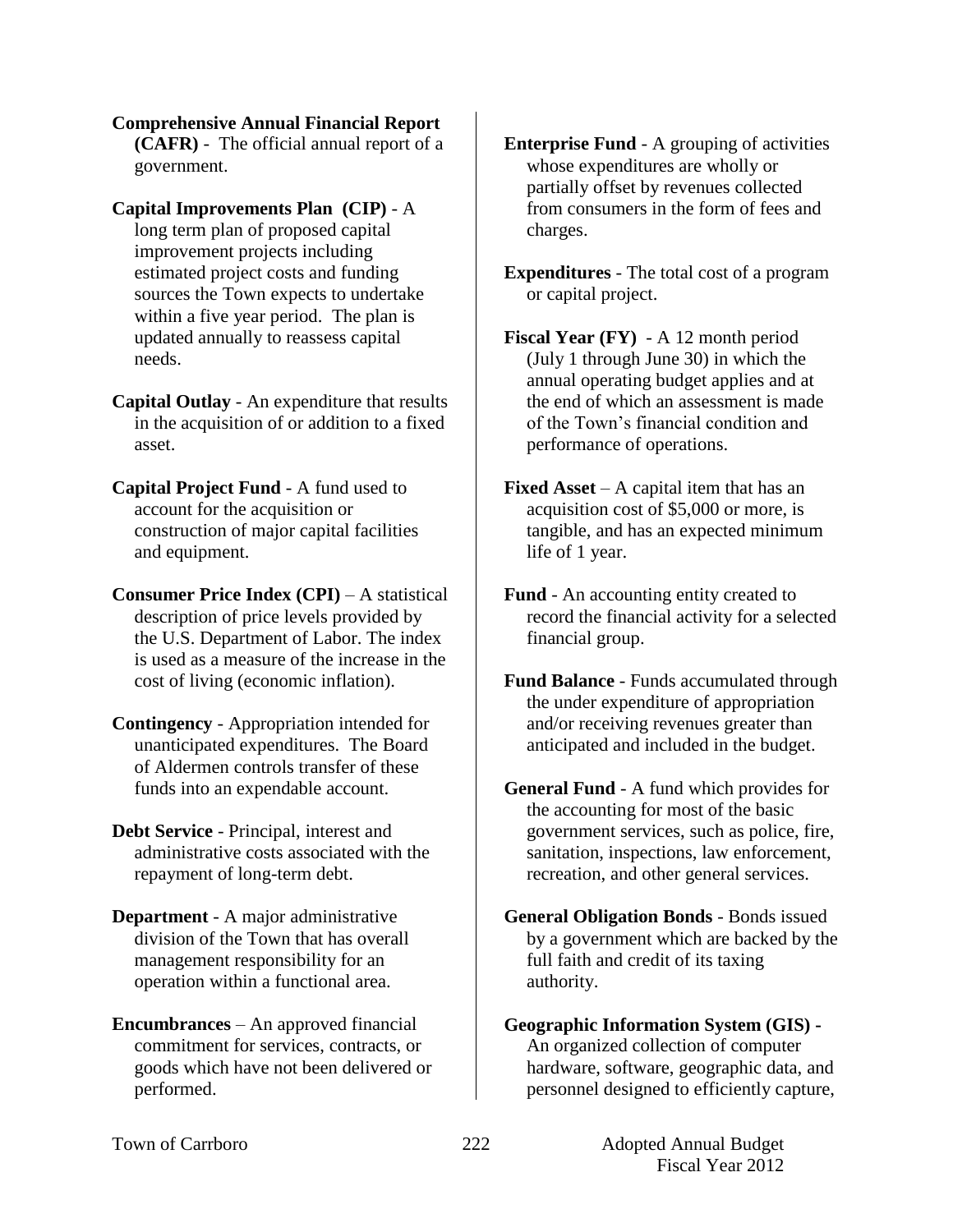store, update, manipulate, analyze, and display all forms of geographically referenced information.

**Goal** - A board statement of desired conditions to be maintained or achieved through the efforts of an organization.

#### **Interest and Penalties Receivable on Taxes** - Uncollected interest and penalties on property taxes.

**Lease Purchase** - A method of purchasing equipment in which payments are spread over a period of time.

**Levy** - The amount of tax, service charge, and assessment imposed by the government.

**Line Item** - A budgetary account representing a specific object of expenditure.

## **Local Government Commission (LGC)** -

The Local Government Commission, which is chaired by the State Treasurer, is an oversight body that ensures municipalities and other governmental units fulfill their statutory obligations with regard to State and local government finance.

# **Major Fund Reporting –**

General Government Accounting Principles require governmental fund data be presented separately for each individual major governmental fund. General Fund is always considered a major fund. The Non-major Funds include the Revolving Loan, Capital Projects, Grant, Capital Reserve, Payment in Lieu Reserve, and Affordable Housing Funds.

At a minimum, governmental funds other than the general fund must be reported as major funds if they meet both of the following criteria:

 10% criterion. An individual governmental fund reports at least 10% of any of the following: a)total governmental fund assets, b)total governmental fund liabilities, c) total governmental fund revenues, or d) total governmental fund expenditures

 $\bullet$  5% criterion. An individual governmental fund reports at least 5% of the aggregated total for both governmental funds and enterprise funds of any one of the items for which it met the 10% criterion.

**Modified Accrual** - The basis of accounting for the Town. Under this system, expenditures are recognized when encumbered.

**Midpoint of Salary** – a rate that is half way between the minimum rate and maximum rate of a budgeted position.

# **National Fire Protection Association**

**(NFPA)** - An international nonprofit NFPA is to reduce the worldwide burden of fire and other hazards on the quality of life by providing and advocating consensus on codes and standards, research, training, and education.

- **Non-major Fund –** see definition for Major Fund Reporting.
- **Objective** A specific statement of what is to be accomplished or achieved for a particular program during the fiscal year.
- **Operating Budget** The Town's financial plan which outlines proposed expenditures for the upcoming fiscal year and estimates revenues which will be used to finance them.

**Operating Expenses** - Those expenditures of a recurring nature, covering services and supplies necessary to operate individual departmental activities.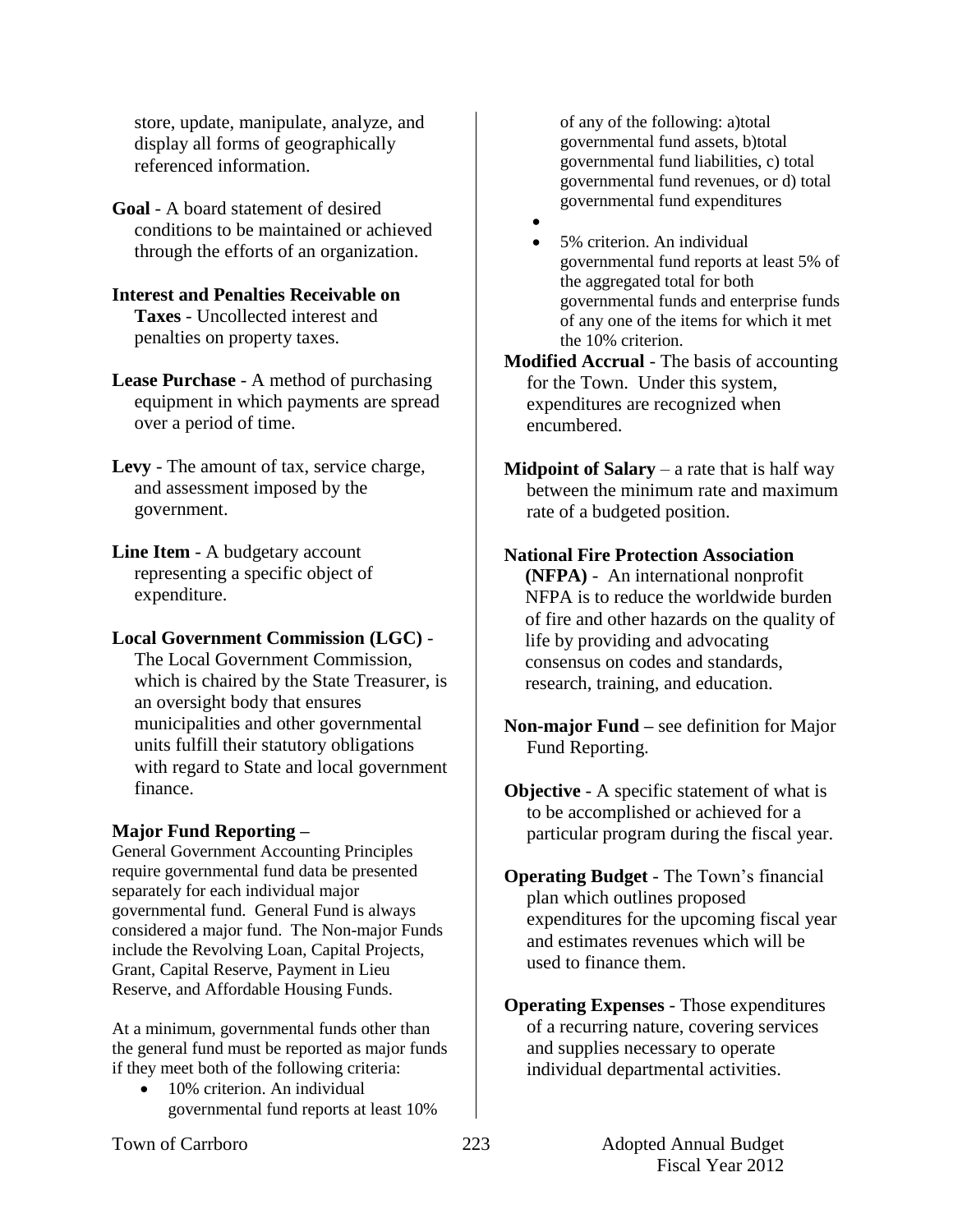#### **Orange Water and Sewer Authority**

**(OWASA)** – OWASA is the public, nonprofit water and sewer utility serving the Carrboro-Chapel Hill community. OWASA's nine-member Board of Directors is appointed by the Carrboro Board of Aldermen, the Chapel Hill Town Council, and the Orange County Board of Commissioners.

**Ordinance** - A formal legislative enactment by the Board of Aldermen which as the full force and effect of law within the boundaries of the Town.

### **Occupational Safety and Health Act**

**( OSHA)** – Regulations passed by the US Department of Occupational Safety and Health Administration to assure safe and healthful working conditions for working men and women by authorizing enforcement of the standards developed under the Act.

**Personal Property** - Movable property classified within two categories; tangible and intangible. "Tangible" or touchable property includes items of visible and movable property not permanently affixed to real property. "Intangible" or non-touchable property includes stocks, bonds, notes, cash, bank deposits, accounts receivable, patents, trademarks, copyrights, and similar assets.

- **Personnel Services** Salaries and wages paid to employees for full-time, parttime, and temporary work, including overtime and similar compensation. Also included in this account group are fringe benefits paid for employees.
- **Program** A well-defined portion of the operating plan for which a distinct set of goals and objective may be developed.

**Property Tax** - Tax paid by those owning property in the Town.

**Property Tax Rate** - The rate at which real property in the Town is taxed in order to produce revenues sufficient to conduct necessary governmental activities.

- **Real Property** Land, buildings, and items permanently affixed to land or buildings.
- **Real Property Value** The value of land and buildings which are taxable.
- **Reclassification** A change in the classification and corresponding job title of an existing position which results from a major change in assigned responsibilities.
- **Reserve** An account designed for a portion of the fund balance which is to be used for a specific purpose.

**Revaluation** - The process of revaluing a jurisdiction's real property in order to adjust the tax value to the market value; by North Carolina law, a revaluation must be conducted at a minimum of every eight years. Orange County revalues property every four years. Property was revalued as of January 1, 2005.

**Revenue** - All funds that the Town government receives as income, including items such as tax payments, fees for specific services, receipts from other governments, fines, forfeitures, shared revenues, and interest income.

**Revenue-neutral Tax Rate -** The revenueneutral tax rate, as defined by G.S. 159- 11(e), is the rate that is estimated to produce revenue for the next fiscal year if no reappraisal had occurred. The rate is